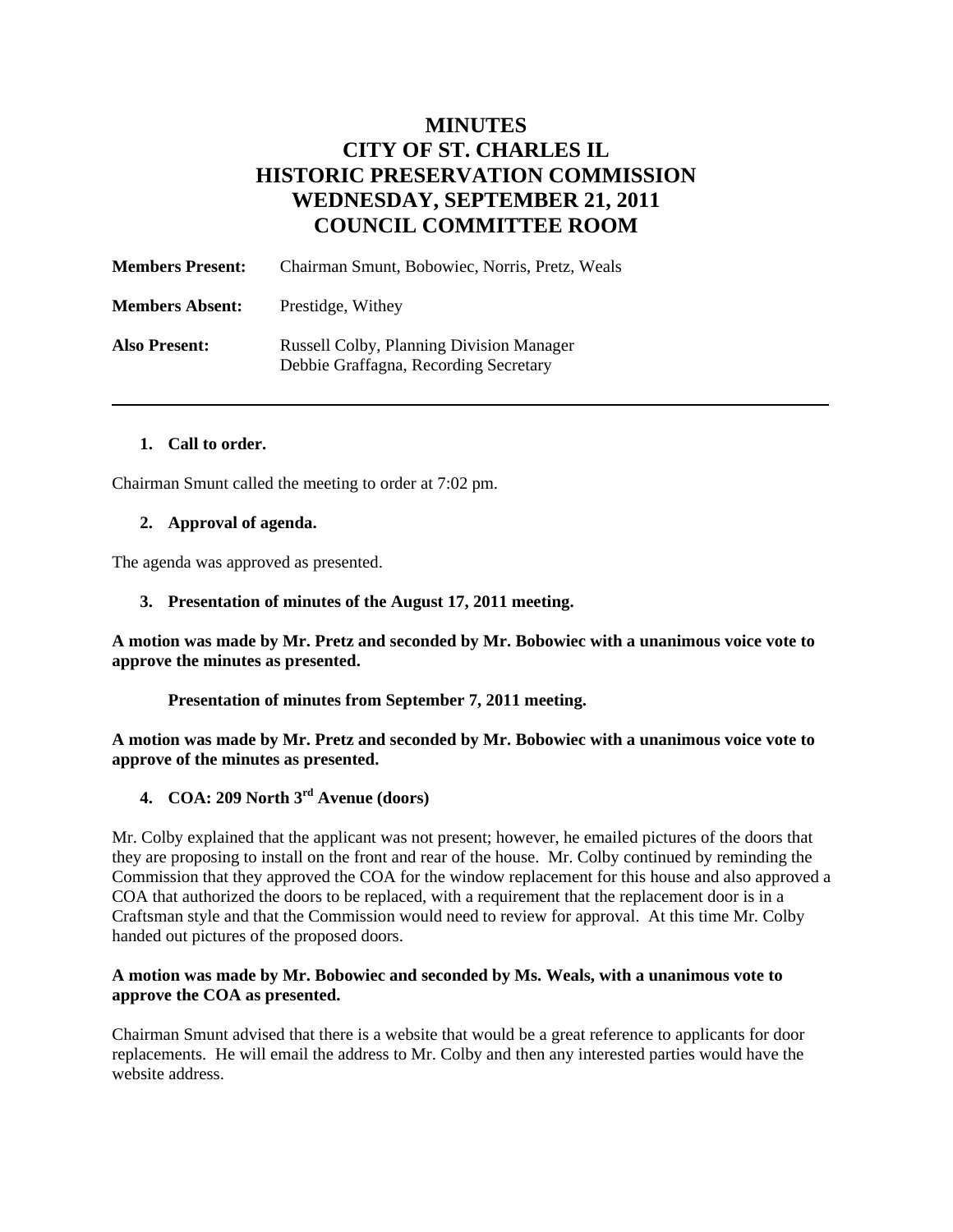## **5. COA 115 North 4th Street (fence).**

Mr. Colby advised the Commission that the proposed fence is a 4-foot tall black vinyl chain link fence, located on the St. Patrick Church property behind the house at 115 North 4<sup>th</sup> Street. Ms. Becker was presented as the representative from St. Patrick Church. Ms. Becker explained that the fencing was to enclose a play area for pre-school students. Commission members expressed that this was a nice looking fence.

#### **A motion was made by Mr. Norris and seconded by Ms. Weals, with a unanimous vote to approve the COA as presented.**

### **6. COA: 250-300 North Riverside Avenue, City Well House (demolition).**

Mr. Colby addressed to the Commission that the City of St. Charles is proposing to demolition a small utility structure that is located on North Riverside Avenue. The building was constructed in 1986 and is rated a non-contributing in the 1994 Architectural Survey. John Lamb, Environmental Services Manager with the City explained that this building was used to house the booster pump serving two City wells in the area; however, all equipment has been relocated to the new building so they are asking to demolish this building.

#### **A motion was made by Mr. Norris and seconded by Mr. Bobowiec, with a unanimous vote to approve the COA as presented.**

## **7. COA: 217 South 2nd Street (door).**

Mr. Colby announced that Mr. Bobowiec submitted a COA for the replacement of a storm door for this building. Mr. Bobowiec recused himself and presented to the Commission the details for the storm door that he has chosen. The door will be an aluminum door with the color of the door to match the trim, which is either cream or almond. The door is 42-inches wide and will be custom made.

### **A motion was made by Ms. Weals and seconded by Mr. Norris, with a unanimous vote to approve the COA as presented.**

### **8. Discussion: List of Structures needing Façade Improvement.**

Chairman Smunt explained that the spreadsheet consisted of downtown properties that were eligible to request a Façade Grant to improve their building. The list was compiled in 2008 and the information is outdated; for example the building located at 320 West Main Street is currently under construction. Chairman Smunt suggested that the Commission members review the list and think of other addresses that would benefit from this program. Chairman Smunt did advise that they can only suggest or recommend to the owners, the Commission cannot make anyone apply for the Grant.

The Commission questioned if some of the building have code issues, how this was handled. Mr. Colby advised that Building & Code Enforcement staff is aware of the issues on some of these buildings. Mr. Pretz asked that the Illinois Cleaners building, 313 East Main Street be added to this list. All Commission members agreed. Mr. Bobowiec suggested that Dorothy Lundeen Coleman, who is the real estate agent for the Peterson properties be contacted and advised of this program, so that she can inform potential buyers of the possibility for the Façade Grants.